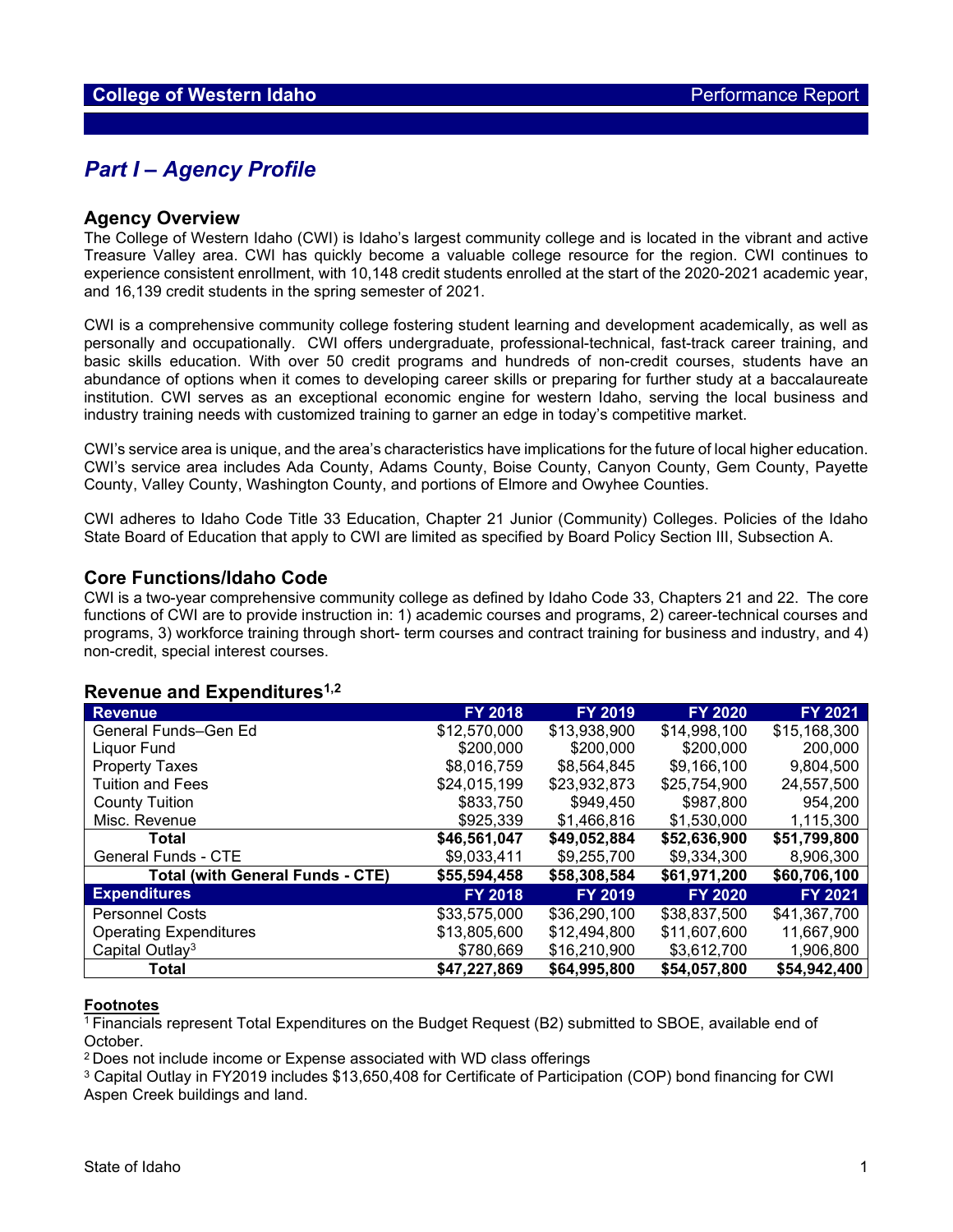### **Profile of Cases Managed and/or Key Services Provided**

| <b>Cases Managed and/or Key Services</b><br><b>Provided</b>  | <b>FY 2018</b> | <b>FY 2019</b> | <b>FY 2020</b> | <b>FY 2021</b> |
|--------------------------------------------------------------|----------------|----------------|----------------|----------------|
| <b>Annual Enrollment Headcount</b>                           |                |                |                |                |
| Career & Technical                                           | 1,111          | 1.086          | 1.153          | 1.017          |
| Academic                                                     | 18,417         | 20,103         | 20,752         | 19,762         |
| (PSR 1 Annual Enrollment Report, SBOE)                       |                |                |                |                |
| <b>Annual Enrollment FTE3</b>                                |                |                |                |                |
| Career & Technical                                           | 761            | 726            | 834            | 690            |
| Academic                                                     | 5.514          | 5.993          | 6.163          | 6,013          |
| (PSR 1 Annual Enrollment Report, SBOE)                       |                |                |                |                |
| <b>Degree Production</b>                                     |                |                |                |                |
| Unduplicated number of graduates over                        |                |                |                |                |
| rolling 3-year average of Degree Seeking                     |                |                |                |                |
| FTE                                                          | 27%            | 28%            | 30%            | 33%            |
| (Completions Survey, Grand total, IPEDS)                     |                |                |                |                |
| (PSR 1 Annual Enrollment Report, SBOE)                       |                |                |                |                |
| <b>SBOE Measure</b>                                          |                |                |                |                |
| Dual Credit Headcount (unduplicated) <sup>4</sup>            |                |                |                |                |
| <b>Total Annual Credit Hours</b>                             | 59,743         | 62,366         | 67,363         | 64,590         |
| <b>Total Annual Student Headcount</b>                        | 10.606         | 11.409         | 12.098         | 11.310         |
| (Annual Dual Credit Enrollment Report, SBOE)                 |                |                |                |                |
| <b>SBOE Measure</b>                                          |                |                |                |                |
| <b>Workforce Training Headcount (duplicated)<sup>5</sup></b> |                |                |                |                |
| Workforce Training Network Report, Idaho Career and          | 9,150          | 8,127          | 6,026          | 6,131          |
| <b>Technical Education)</b>                                  |                |                |                |                |
| ABE/ASE/ESL (duplicated) <sup>6</sup>                        |                |                |                |                |
| (Adult Basic Education Workforce Innovation and              | 2.885          | 2,647          | 2,108          | 1.965          |
| Opportunity Act (WIOA) Title II Report, Idaho Career         |                |                |                |                |
| and Technical Education)                                     |                |                |                |                |

#### **Footnotes**

<sup>3</sup> Summer, Fall, Spring; Count reflects SDCTE definition of CTE majors who also complete a CTE course. <sup>4</sup> CWI, with over 11k dual credit students, is the largest provider of dual credit coursework/credits in the state of

Idaho.

5,6 Non-credit programs (Workforce Training & Adult Basic Education) were partially impacted by COVID-19 in FY20 and FY21.

### **FY 2021 Performance Highlights**

- Graduation rates have improved since implementing new student advising models and guided pathways. (Noted in performance measures 9 and 10)
- Dual credit continues to be in high demand, allowing CWI to offer college credit to over 11,000 Idaho high school students across the State.
- Math remediation and gateway math completion have improved over the years with an innovative Math Solution Center and co-requisite courses; however, this subject remains a challenge, which CWI is continually addressing to improve student degree completion. (Noted in performance measures 7 and 8)
- COVID-19 partially impacted the FY20 and FY21 enrollments for the Workforce Development and Adult Basic Education non-credit programs.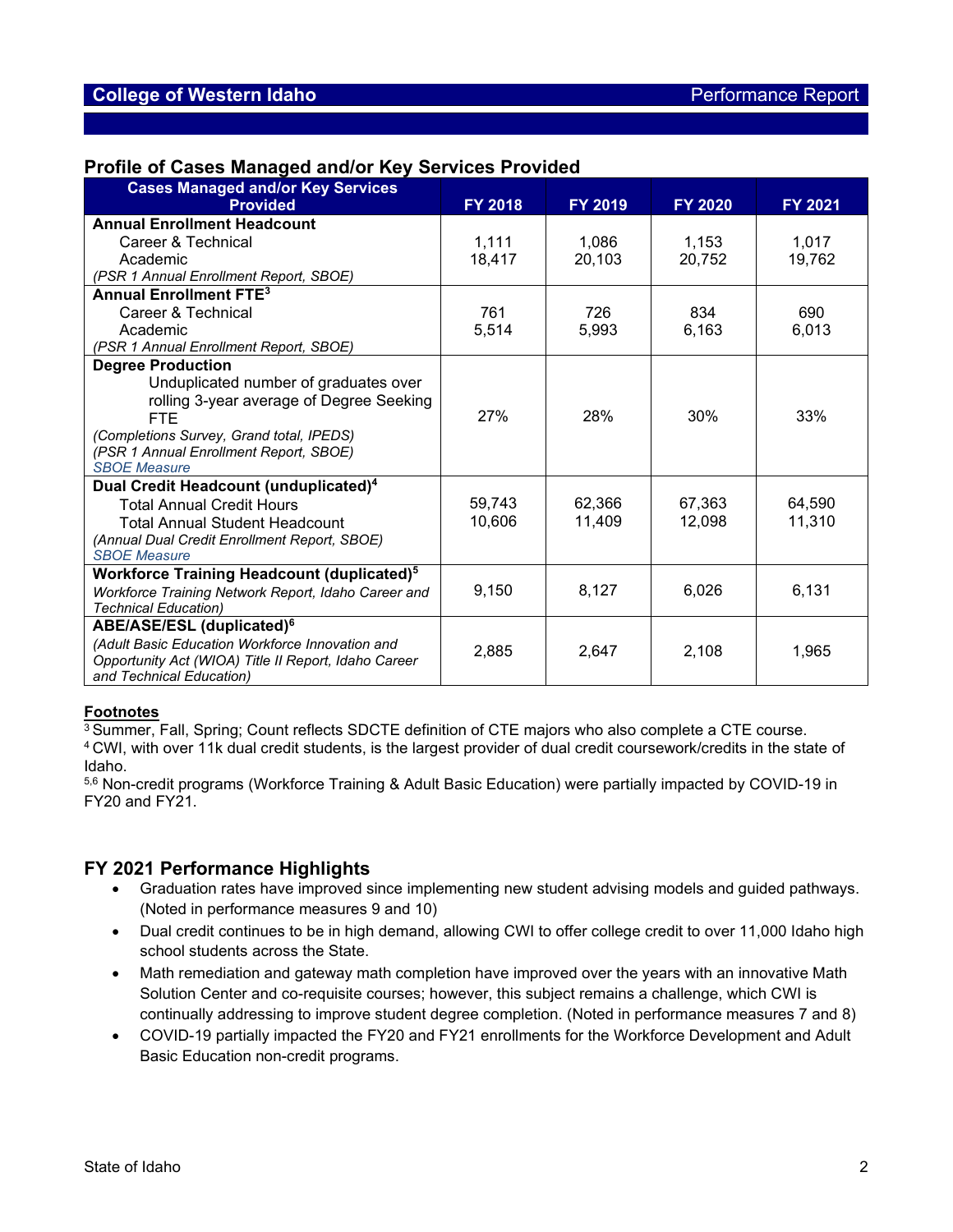## *Part II – Performance Measures*

|    | <b>Performance Measure</b>                                                                                                                                             |        | <b>FY 2018</b>                                    | FY 2019                                           | <b>FY 2020</b>                                       | <b>FY 2021</b>                                       | FY 2022   |
|----|------------------------------------------------------------------------------------------------------------------------------------------------------------------------|--------|---------------------------------------------------|---------------------------------------------------|------------------------------------------------------|------------------------------------------------------|-----------|
|    | <b>Timely Degree III</b>                                                                                                                                               |        |                                                   |                                                   |                                                      |                                                      |           |
| 1. | Total number of<br>certificates/degrees<br>produced.<br>a) Certificates of one<br>academic year or more.                                                               | actual | 261<br>(402)<br>w/General<br>Education<br>Awards) | 297<br>(508)<br>w/General<br>Education<br>Awards) | 325<br>(1, 264)<br>w/General<br>Education<br>Awards) | 328<br>(1, 158)<br>w/General<br>Education<br>Awards) |           |
|    |                                                                                                                                                                        | Target | $>=300$                                           | $>=300$                                           | $>=300$                                              | $>=300$                                              | $>=330$   |
|    |                                                                                                                                                                        |        |                                                   | <b>Timely Degree III</b>                          |                                                      |                                                      |           |
| 2. | Total number of<br>certificates/degrees<br>produced.                                                                                                                   | actual | 963                                               | 886                                               | 949                                                  | 944                                                  |           |
|    | b) Associate degrees.                                                                                                                                                  | Target | $>=1000$                                          | $>=1000$                                          | $>=1,000$                                            | $>=1,000$                                            | $>=1,000$ |
|    |                                                                                                                                                                        |        |                                                   | <b>Timely Degree IV</b>                           |                                                      |                                                      |           |
| 3. | Number of unduplicated<br>graduates.<br>Certificates of one<br>a)<br>academic year or more.                                                                            | actual | 197<br>(336)<br>w/General<br>Education<br>Awards) | 241<br>(451)<br>w/General<br>Education<br>Awards) | 268<br>(1, 197)<br>w/General<br>Education<br>Awards) | 259<br>(1,086)<br>w/General<br>Education<br>Awards)  |           |
|    |                                                                                                                                                                        | Target | $>=275$                                           | $>=275$                                           | $>=275$                                              | $>=275$                                              | $>=275$   |
|    |                                                                                                                                                                        |        |                                                   | <b>Timely Degree IV</b>                           |                                                      |                                                      |           |
| 4. | Number of unduplicated<br>graduates.<br>b) Associate degrees.                                                                                                          | actual | 898                                               | 861                                               | 917                                                  | 913                                                  |           |
|    | (system-wide measure IV. a.)                                                                                                                                           | Target | $>=975$                                           | $>=975$                                           | $>= 975$                                             | $>= 975$                                             | $>= 975$  |
|    | <b>Timely Degree Completion I</b>                                                                                                                                      |        |                                                   |                                                   |                                                      |                                                      |           |
| 5. | Percent of undergraduate,<br>degree-seeking students<br>completing 30 or more<br>credits per academic year at<br>the institution reporting.<br>(system-wide measure I) | actual | 4%                                                | 5%                                                | 4%                                                   | 4%                                                   |           |
|    |                                                                                                                                                                        | Target | $>=7%$                                            | $>=7%$                                            | $>=7%$                                               | $>= 8%$                                              | $>= 8%$   |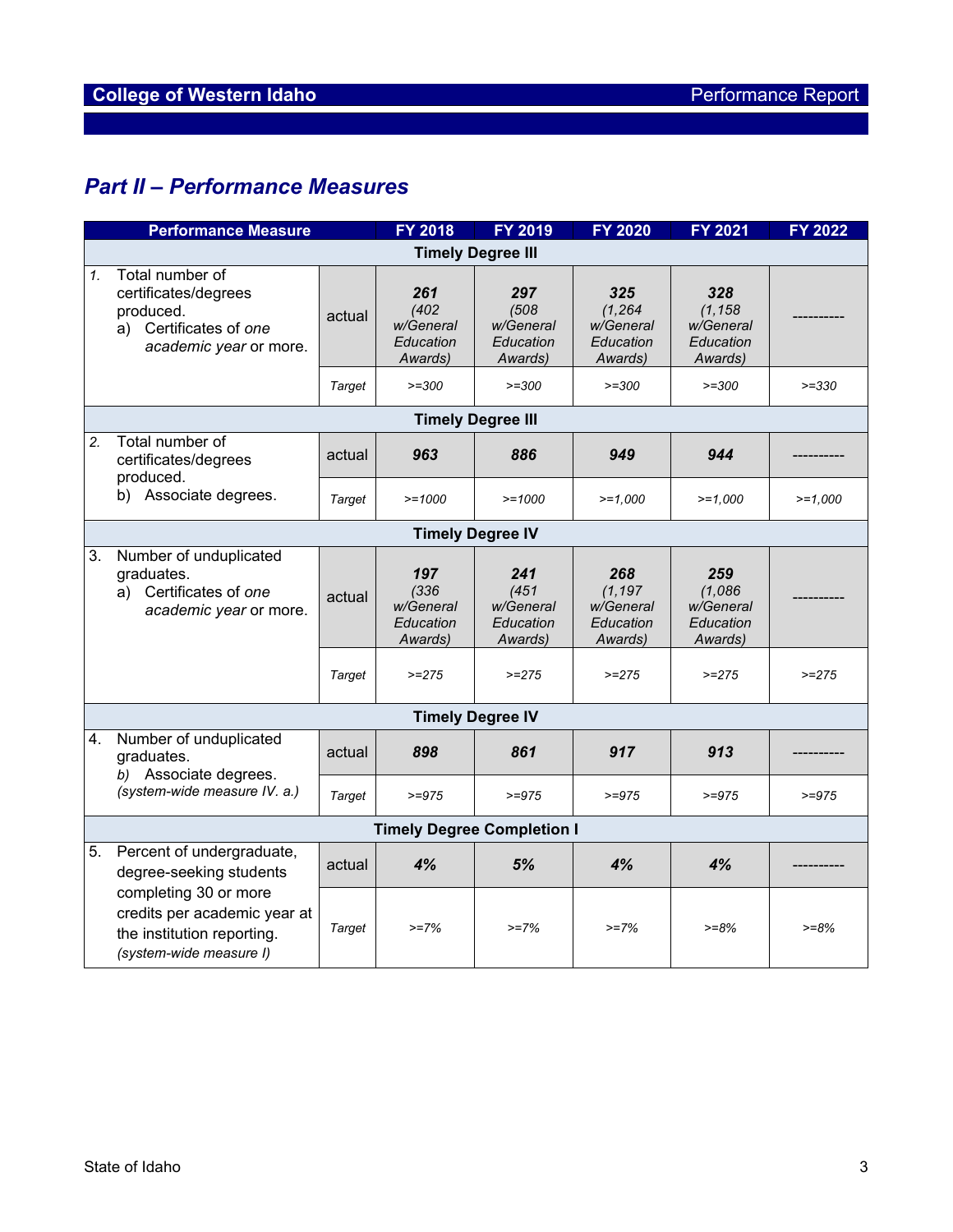# **College of Western Idaho Performance Report**

|    | <b>Performance Measure</b>                                                                                                                                                                                                                                                       |        | <b>FY 2018</b>               | <b>FY 2019</b>               | FY 2020                      | <b>FY 2021</b>                | FY 2022 |  |
|----|----------------------------------------------------------------------------------------------------------------------------------------------------------------------------------------------------------------------------------------------------------------------------------|--------|------------------------------|------------------------------|------------------------------|-------------------------------|---------|--|
|    | <b>Reform Remediation V</b>                                                                                                                                                                                                                                                      |        |                              |                              |                              |                               |         |  |
| 6. | Percent of undergraduate,<br>degree-seeking students                                                                                                                                                                                                                             | actual | 71%                          | 70%                          | 74%                          | 70%                           |         |  |
|    | who took a remedial course<br>and completed a<br>subsequent credit bearing<br>course (in the area identified<br>as needing remediation)<br>within a year with a "C" or<br>higher.<br>a) English<br>(system-wide measure V.)                                                      | Target | 100%                         | 100%                         | $>=72%$                      | $>=72%$                       | $>=72%$ |  |
|    |                                                                                                                                                                                                                                                                                  |        |                              | <b>Reform Remediation V</b>  |                              |                               |         |  |
| 7. | Percent of undergraduate,<br>degree-seeking students<br>who took a remedial course<br>and completed a<br>subsequent credit bearing<br>course (in the area identified<br>as needing remediation)<br>within a year with a "C" or<br>higher.<br>b) Math<br>(system-wide measure V.) | actual | 17%                          | 23%                          | 27%                          | 25%                           |         |  |
|    |                                                                                                                                                                                                                                                                                  | Target | $>= 65%$                     | $>=25%$                      | $>=25%$                      | $>=25%$                       | $>=25%$ |  |
|    |                                                                                                                                                                                                                                                                                  |        |                              | <b>Math Pathways VI</b>      |                              |                               |         |  |
| 8. | Percent of new degree-<br>seeking freshmen                                                                                                                                                                                                                                       | actual | 18%                          | 24%                          | 27%                          | 31%                           |         |  |
|    | completing a gateway math<br>course within two years<br>(system-wide measure VI.)                                                                                                                                                                                                | Target | $>=25%$                      | $>=25%$                      | $>=25%$                      | $>=25%$                       | $>=25%$ |  |
|    | <b>Timely Degree III</b>                                                                                                                                                                                                                                                         |        |                              |                              |                              |                               |         |  |
| 9. | Percent of first-time, full-<br>time, freshmen graduating<br>within 150% of time.<br>(system-wide measure VIII.)                                                                                                                                                                 | actual | 21%<br>(Fall 2015<br>Cohort) | 22%<br>(Fall 2016<br>Cohort) | 23%<br>(Fall 2017<br>Cohort) | 24%<br>(Fall 2018)<br>Cohort) |         |  |
|    |                                                                                                                                                                                                                                                                                  | Target | $>= 16%$                     | $>= 16%$                     | $>=16%$                      | $>=26%$                       | $>=26%$ |  |